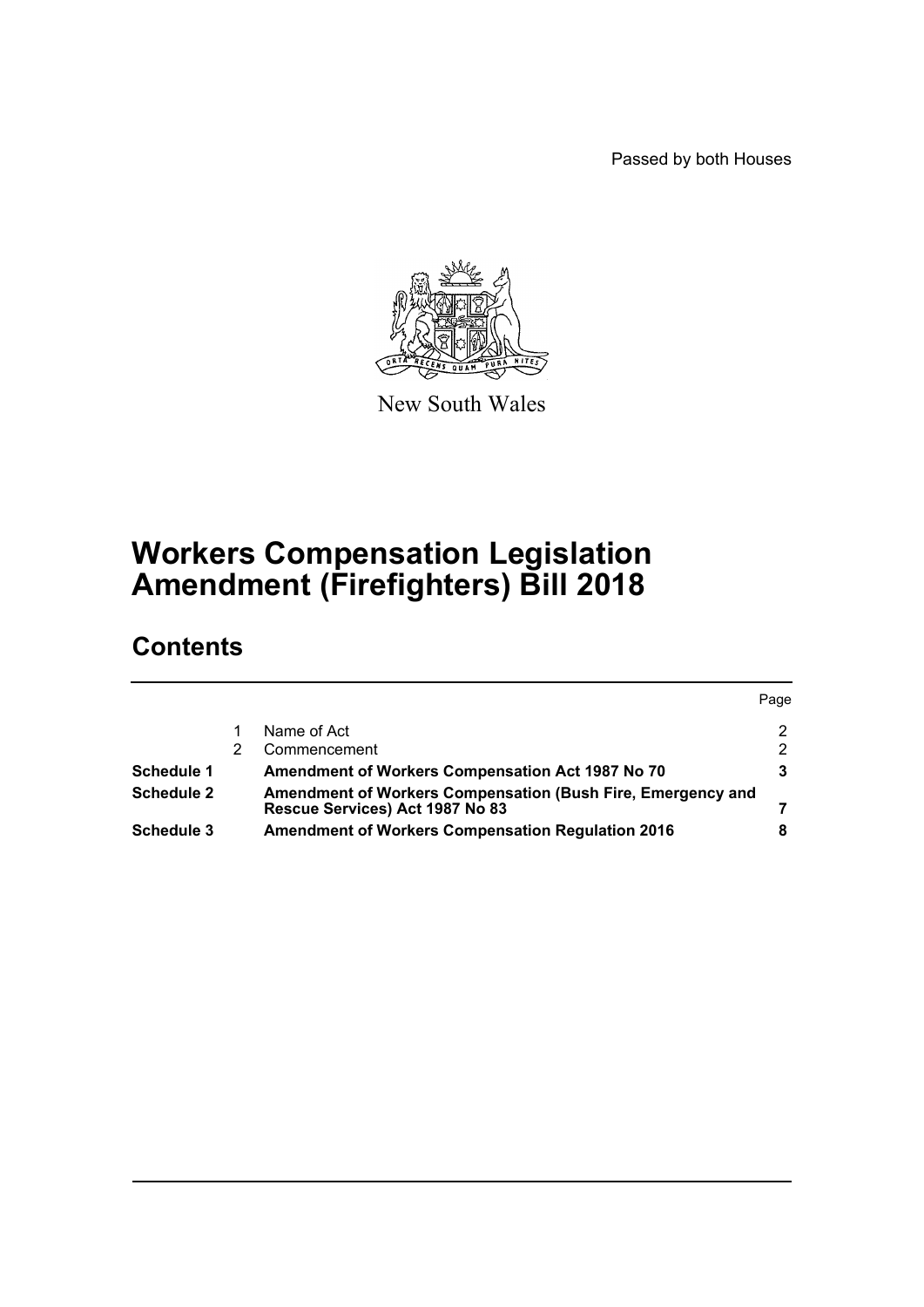*I certify that this public bill, which originated in the Legislative Assembly, has finally passed the Legislative Council and the Legislative Assembly of New South Wales.*

> *Clerk of the Legislative Assembly. Legislative Assembly, Sydney, , 2018*



New South Wales

# **Workers Compensation Legislation Amendment (Firefighters) Bill 2018**

Act No , 2018

An Act to amend workers compensation legislation to establish presumptive rights to compensation for firefighters in respect of certain cancers.

*I have examined this bill and find it to correspond in all respects with the bill as finally passed by both Houses.*

*Assistant Speaker of the Legislative Assembly.*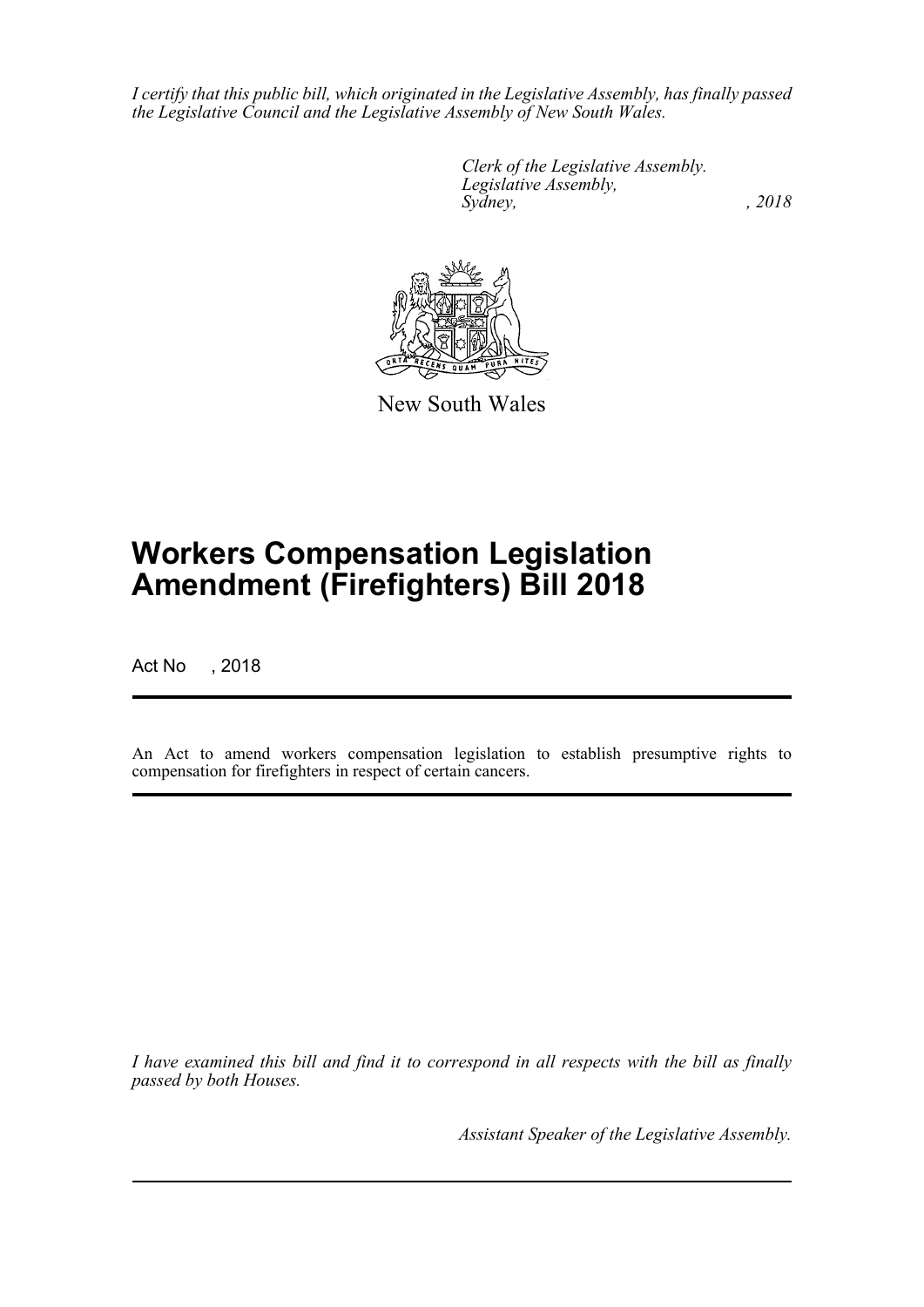Workers Compensation Legislation Amendment (Firefighters) Bill 2018 [NSW]

## <span id="page-2-0"></span>**The Legislature of New South Wales enacts:**

#### **1 Name of Act**

This Act is the *Workers Compensation Legislation Amendment (Firefighters) Act 2018*.

## <span id="page-2-1"></span>**2 Commencement**

- (1) This Act commences on a day or days to be appointed by proclamation, except as provided by subsection (2).
- (2) Schedule 1 [3]–[6] commence on the date of assent to this Act.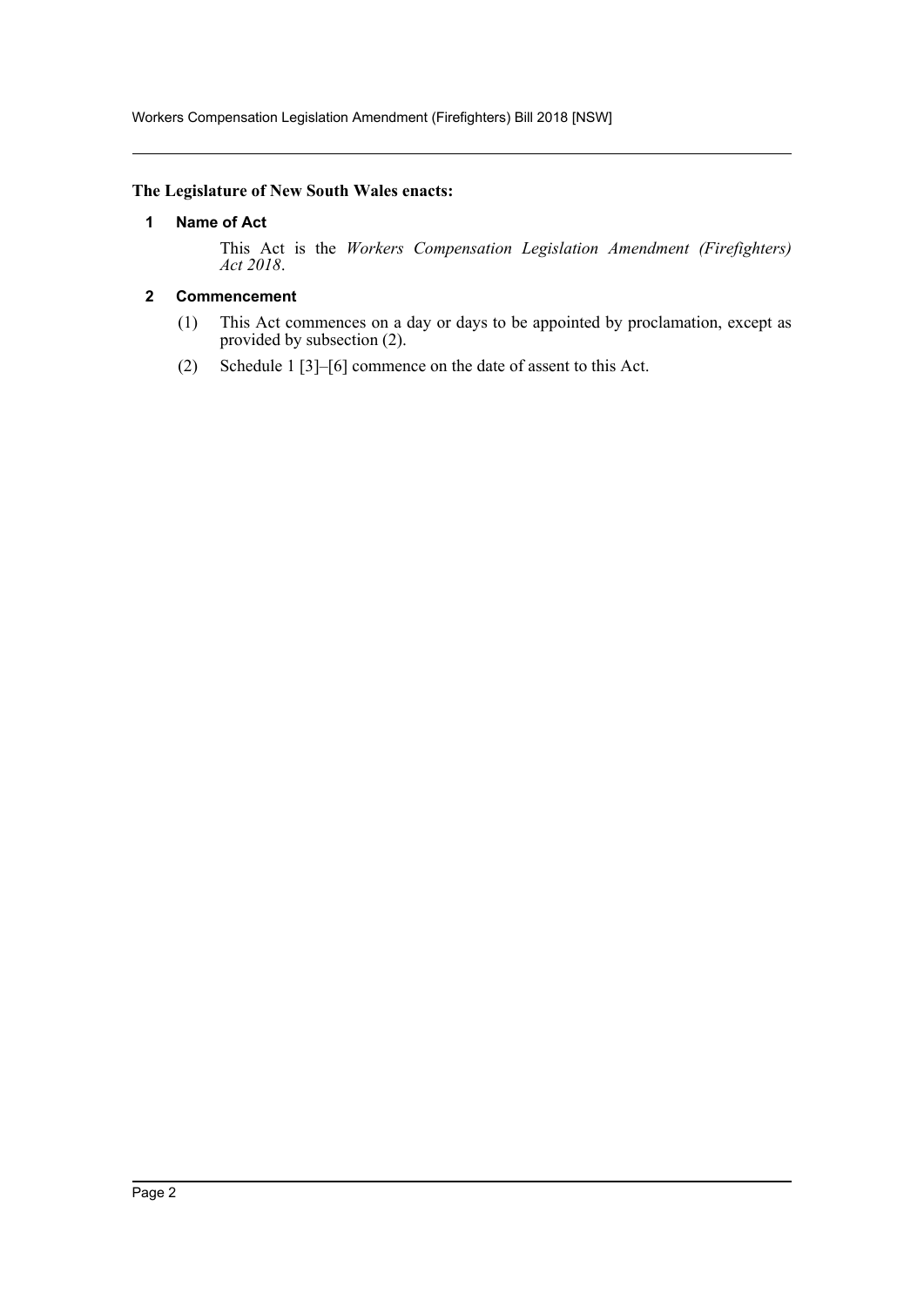## <span id="page-3-0"></span>**Schedule 1 Amendment of Workers Compensation Act 1987 No 70**

#### **[1] Section 19A**

Insert after section 19:

#### **19A Presumptions relating to certain cancers—firefighters**

- (1) In the application of this Act to a worker who is an eligible firefighter, it is presumed (unless the contrary is established) that the disease contracted by the worker was contracted in the course of the worker's firefighting employment and that employment was:
	- (a) for the purposes of the definition of *disease injury* in section 4, a contributing factor to contracting the disease, and
	- (b) for the purposes of section 9A, a substantial contributing factor to contracting the disease.

**Note.** Amendments made to section 9A and the definition of *disease injury* in section 4 by Schedule 7 to the *Workers Compensation Legislation Amendment Act 2012* do not apply to police officers, paramedics or firefighters. See clause 25 of Part 19H of Schedule 6 to this Act.

- (2) A worker is an *eligible firefighter* if the worker:
	- (a) has, at any time, been engaged in firefighting employment, and
	- (b) has contracted a disease that is a cancer of a kind specified in Schedule 4.
- (3) A worker has been engaged in *firefighting employment* if:
	- (a) the worker has, at any time, been employed by any person, body or agency (or former body or agency) prescribed for the purposes of this section by the regulations, and
	- (b) in the course of that employment, the worker has performed firefighting activities.
- (4) This section does not apply to a disease contracted by an eligible firefighter if the total aggregate period during which the worker has been engaged in firefighting employment as at the date of injury (*the service period*) is less than the qualifying service period specified for the disease in Schedule 4.
- (5) Any period during which an eligible firefighter has served in the capacity of an eligible volunteer firefighter is to be counted towards the service period.
- (6) However, any period during which the eligible firefighter concurrently serves as an eligible volunteer firefighter and engages in firefighting employment is to be counted once only.
- (7) For the purposes of the application of section 261 of the 1998 Act to a disease to which a presumption under this section applies, the period required by that section for the making of a claim for compensation in respect of the disease is taken to commence on the date of injury in relation to the disease (regardless of when the eligible firefighter or any other person first became aware of the disease).
- (8) Any compensation payable on the basis of a presumption under this section to an eligible firefighter who, on the last day of the service period, concurrently served as an eligible volunteer firefighter and engaged in firefighting employment with an employer is payable under this Act by that employer.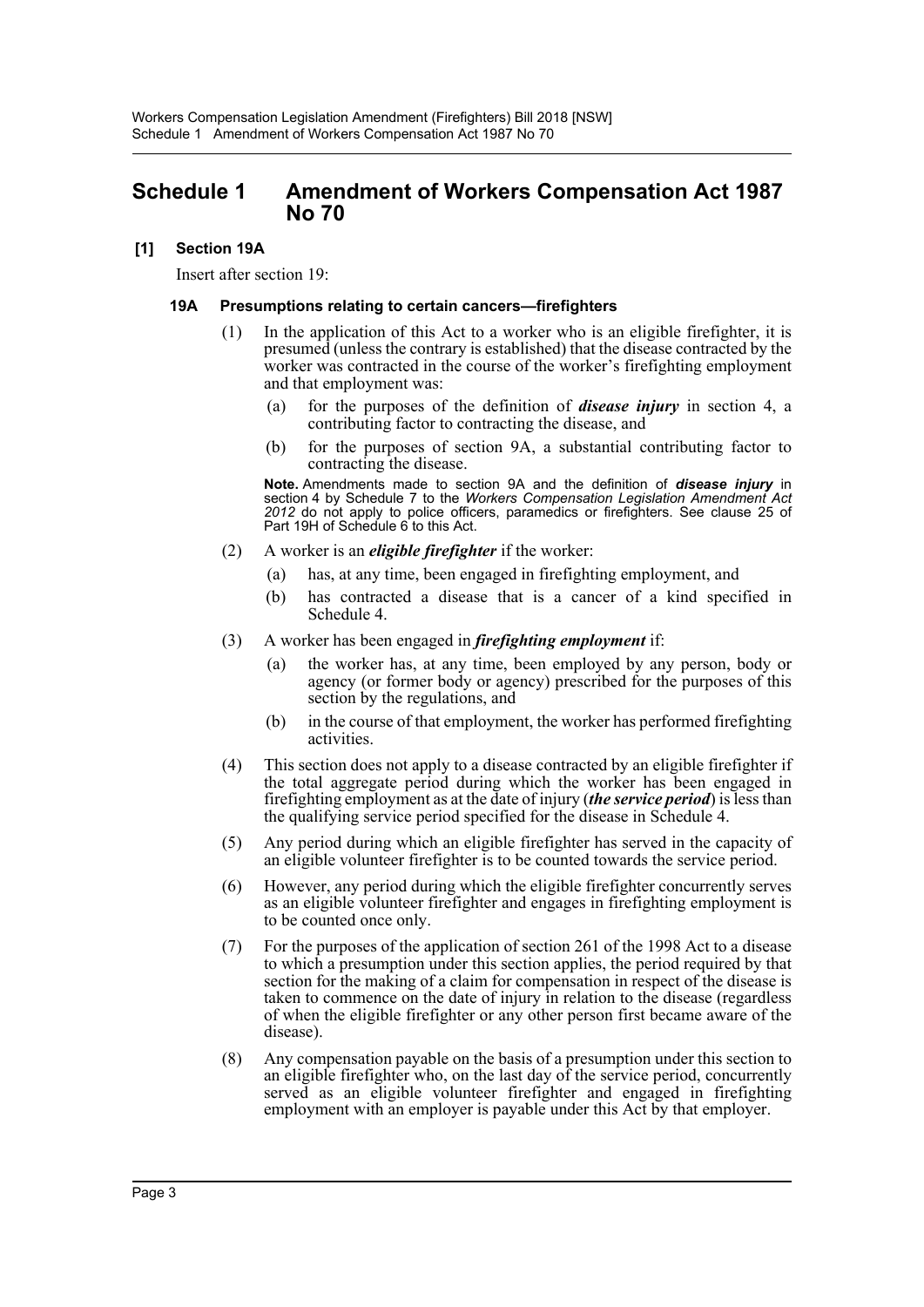(9) In this section:

*date of injury*, in relation to a disease, means the date of whichever of the following occurs first:

- (a) the disease is first diagnosed by a medical practitioner,
- (b) the firefighter dies as a result of the disease.

*eligible volunteer firefighter* means an official fire fighter within the meaning of Part 2 of the *Workers Compensation (Bush Fire, Emergency and Rescue Services) Act 1987*.

*firefighting activities* means any of the following activities performed by a worker:

- (a) extinguishing, controlling or preventing the spread of fire,
- (b) bush fire hazard reduction work within the meaning of the *Rural Fires Act 1997*,
- (c) the provision of training or instruction in the performance of an activity referred to in paragraph (a) or (b) resulting in exposure of the worker to smoke or other hazards of fire.

## **[2] Schedule 4**

Insert after Schedule 3:

# **Schedule 4 Firefighters' diseases**

| Column 1                        | Column <sub>2</sub>              |  |
|---------------------------------|----------------------------------|--|
| <b>Disease</b>                  | <b>Qualifying service period</b> |  |
| Primary site brain cancer       | 5 years                          |  |
| Primary leukaemia               | 5 years                          |  |
| Primary site breast cancer      | 10 years                         |  |
| Primary site testicular cancer  | 10 years                         |  |
| Primary site bladder cancer     | 15 years                         |  |
| Primary site kidney cancer      | 15 years                         |  |
| Primary non-Hodgkin lymphoma    | 15 years                         |  |
| Multiple myeloma                | 15 years                         |  |
| Primary site prostate cancer    | 15 years                         |  |
| Primary site ureter cancer      | 15 years                         |  |
| Primary site colorectal cancer  | 15 years                         |  |
| Primary site oesophageal cancer | 25 years                         |  |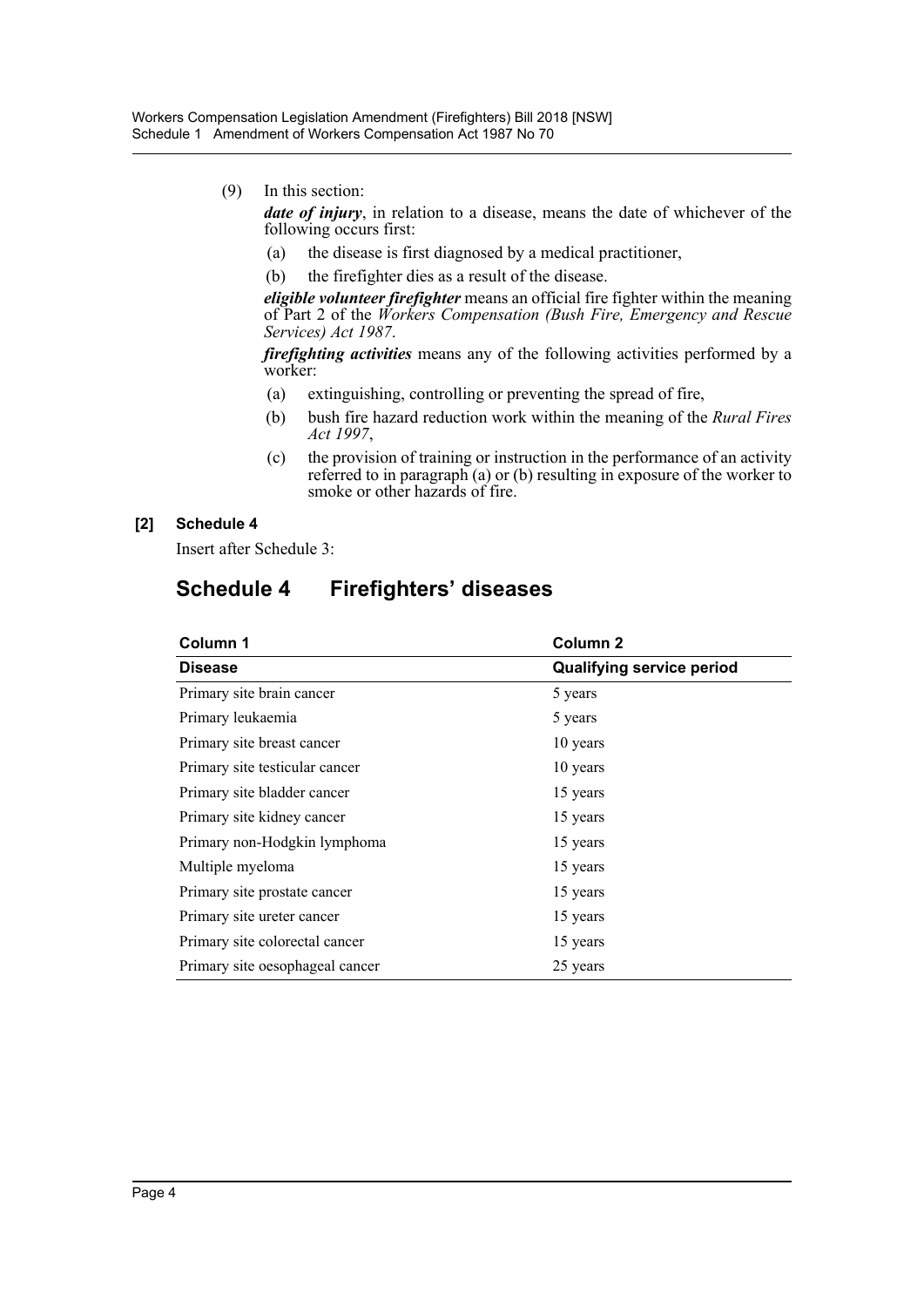## **[3] Schedule 6 Savings, transitional and other provisions**

Insert after Part 19J:

## **Part 19K Provisions consequent on enactment of Workers Compensation Legislation Amendment (Firefighters) Act 2018**

#### **1 Existing diseases**

- (1) An eligibility provision extends to a disease contracted by a firefighter in relation to which either of the following occurred before the commencement of the eligibility provision (an *existing disease*):
	- (a) the disease was first diagnosed by a medical practitioner,
	- (b) the firefighter died as a result of the disease.
- (2) However, an eligibility provision does not extend to a disease contracted before 27 September 2018 unless:
	- (a) a claim for compensation is made under the relevant compensation Act in respect of the disease before the commencement of the eligibility provision, and
	- (b) liability for the claim has been denied, and the grounds on which liability has been denied include that the disease was not contracted in the course of the worker's employment or that the employment was not a contributing factor, or a substantial contributing factor, to contracting the disease.
- (3) For the purposes of the application of an eligibility provision to an existing disease, the date of injury in relation to the disease is taken to be the date on which the provision commences.
- (4) A further claim for compensation may be made under the relevant compensation Act in respect of an existing disease to which an eligibility provision applies if, before the commencement of the eligibility provision:
	- (a) a claim for compensation was made under that Act (whether or not the claim has also been the subject of proceedings in the Commission or a court), and
	- (b) liability for the claim is denied on the ground that the disease was not contracted in the course of the worker's employment or that the employment was not a contributing factor, or a substantial contributing factor, to contracting the disease.
- (5) However, a further claim for compensation may not be made as provided by subclause (4) if liability for the claim is denied on any ground other than a ground referred to in that subclause.
- (6) In this clause:

*eligibility provision* means section 19A of, and Schedule 4 to, the 1987 Act, or section 10A of the *Workers Compensation (Bush Fire, Emergency and Rescue Services) Act 1987*, as inserted by the firefighters' diseases amending Act.

*firefighters' diseases amending Act* means the *Workers Compensation Legislation Amendment (Firefighters) Act 2018*.

*relevant compensation Act*, in relation to a claim for compensation, means the 1987 Act or the *Workers Compensation (Bush Fire, Emergency and Rescue Services) Act 1987* under which the claim is made.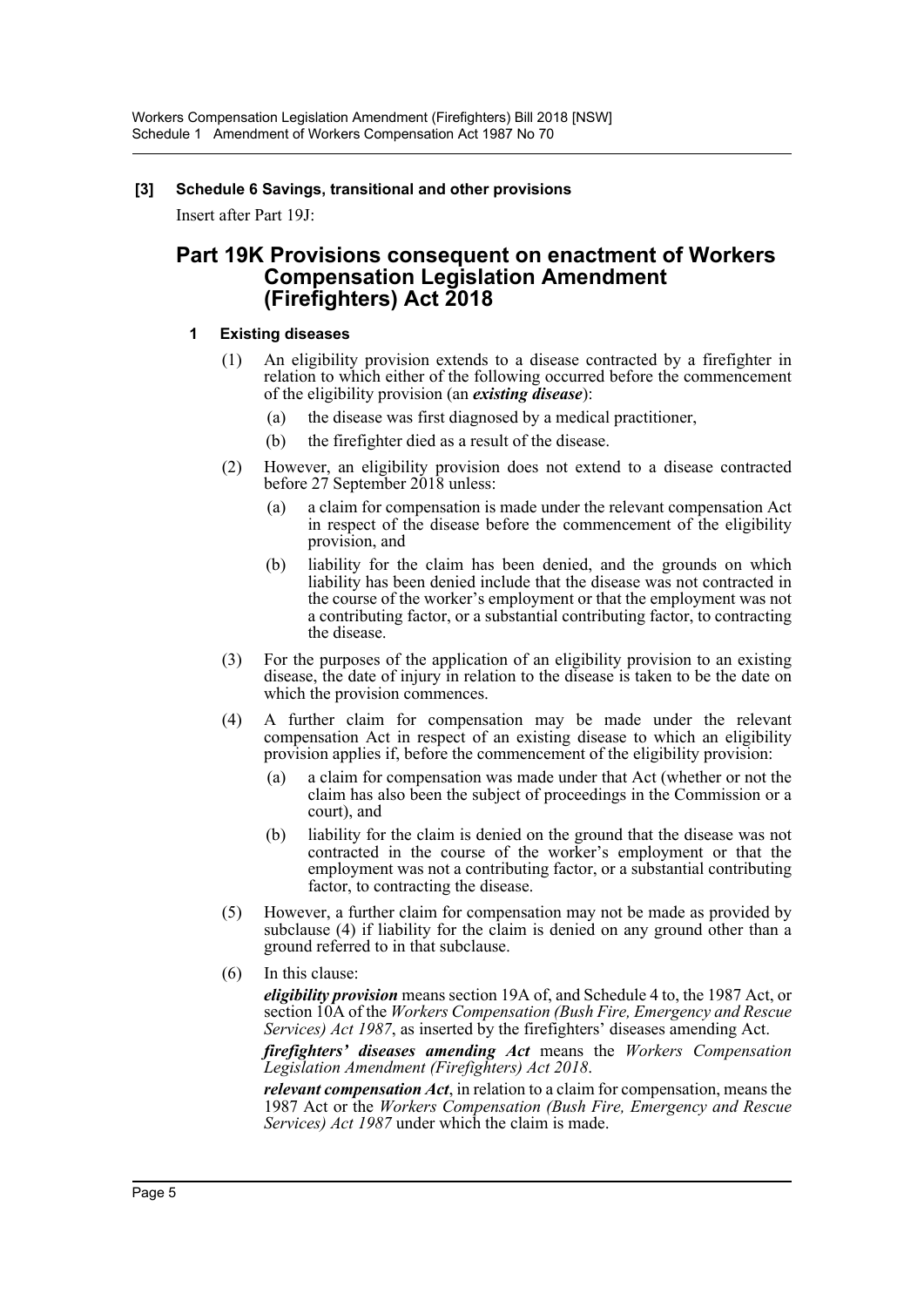## **2 Review of amendments relating to firefighters**

- (1) The Minister is to review the amendments made to the workers compensation legislation by the *Workers Compensation Legislation Amendment (Firefighters) Act 2018* to determine whether the policy objectives of those amendments remain valid and whether the terms of the amendments remain appropriate for securing those objectives.
- (2) The review is to be undertaken as soon as possible after 1 January 2020.
- (3) A report on the outcome of the review is to be tabled in each House of Parliament before 1 January 2021.

## **[4] Schedule 6, Part 20**

Insert after clause 1 (3):

- (3A) A provision referred to in subclause (1) that is consequent on the enactment of an Act that is assented to after 27 September 2018 may, if the regulations so provide, take effect from a date that is earlier than the date of assent to that Act.
- (3B) Subclauses (3) and (6) do not limit the operation of this clause in its application to regulations containing provisions of a saving or transitional nature consequent on the enactment of an Act that is assented to after 27 September 2018.

## **[5] Schedule 6, Part 20**

Omit "subclause (1)" from clause 1 (4). Insert instead "subclause (1) or (3A)".

#### **[6] Schedule 6, Part 20**

Omit "Subject to subclause (6), the" from clause 1 (5). Insert instead "The".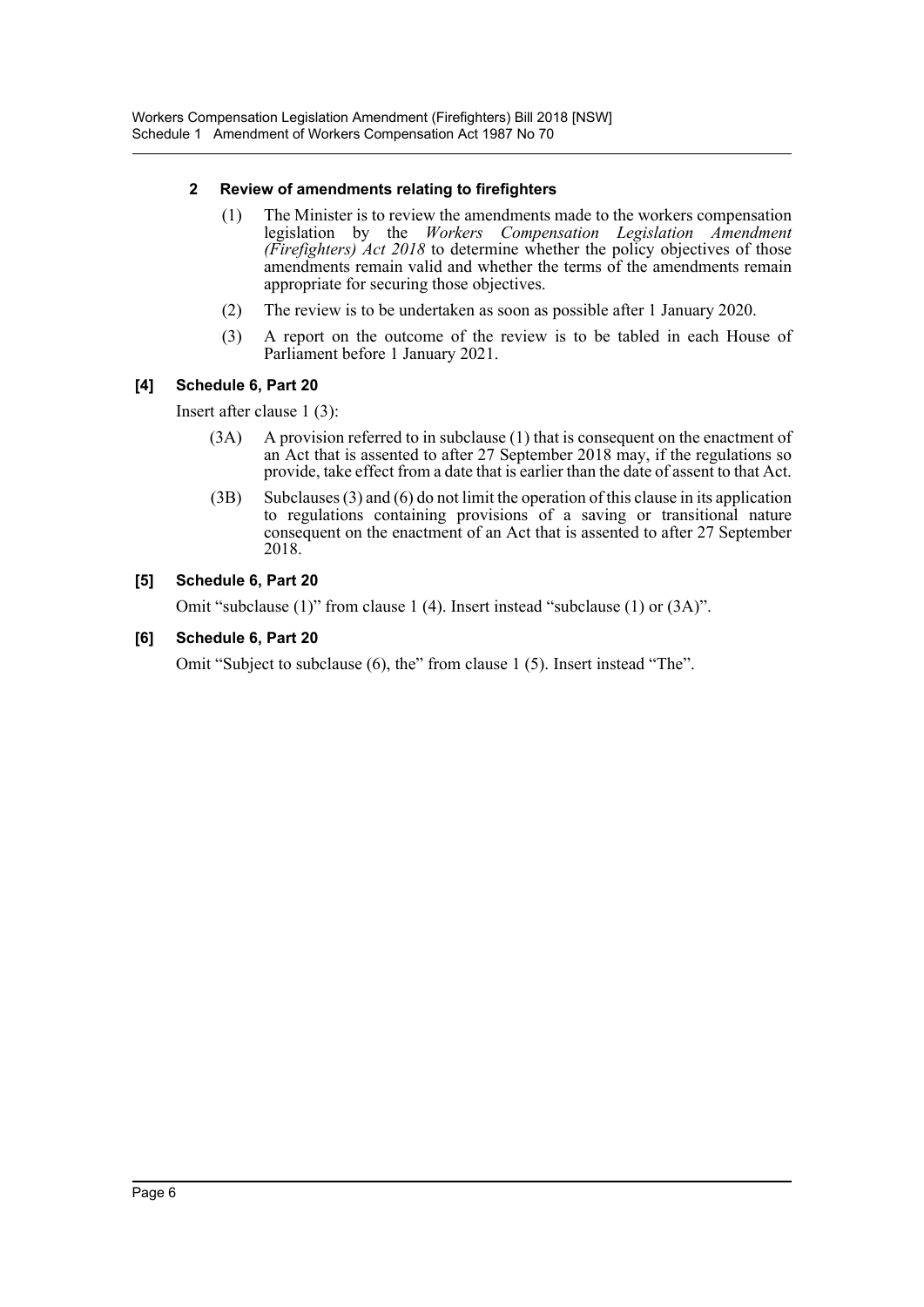## <span id="page-7-0"></span>**Schedule 2 Amendment of Workers Compensation (Bush Fire, Emergency and Rescue Services) Act 1987 No 83**

#### **Section 10A**

Insert after section 10:

#### **10A Presumptions relating to certain cancers—firefighters**

- (1) In the application of this Act to an eligible volunteer firefighter, it is presumed (unless the contrary is established) that:
	- (a) the disease contracted by the worker was contracted in the course of fighting a bush fire, and
	- (b) the fighting of the bush fire was a contributing factor to the disease.
- (2) This section applies to an official fire fighter (an *eligible volunteer firefighter*) who:
	- (a) in the capacity of an official fire fighter, has at any time performed firefighting activities, and
	- (b) has contracted a disease that is a cancer of a kind specified in Schedule 4 to the Principal Act.
- (3) This section does not apply to a disease contracted by an eligible volunteer firefighter if the total aggregate period during which the eligible volunteer firefighter has served as an official fire fighter as at the date of injury (*the service period*) is less than the qualifying service period specified for the disease in Schedule 4 to the Principal Act.
- (4) Any period during which an eligible volunteer firefighter has been engaged in firefighting employment is to be counted towards the service period.
- (5) However, any period during which the eligible volunteer firefighter concurrently performs service as an official fire fighter and engages in firefighting employment is to be counted once only.
- (6) For the purposes of the application of section 261 of the 1998 Act to a disease to which a presumption under this section applies, the period required by that section for the making of a claim for compensation in respect of the disease is taken to commence on the date of injury in relation to the disease (regardless of when the eligible volunteer firefighter or any other person first became aware of the disease).
- (7) In this section:

*date of injury*, in relation to a disease, means the date of whichever of the following occurs first:

- (a) the disease is first diagnosed by a medical practitioner,
- (b) the official fire fighter dies as a result of the disease.

*firefighting activities* and *firefighting employment* have the same meanings as in section 19A of the Principal Act.